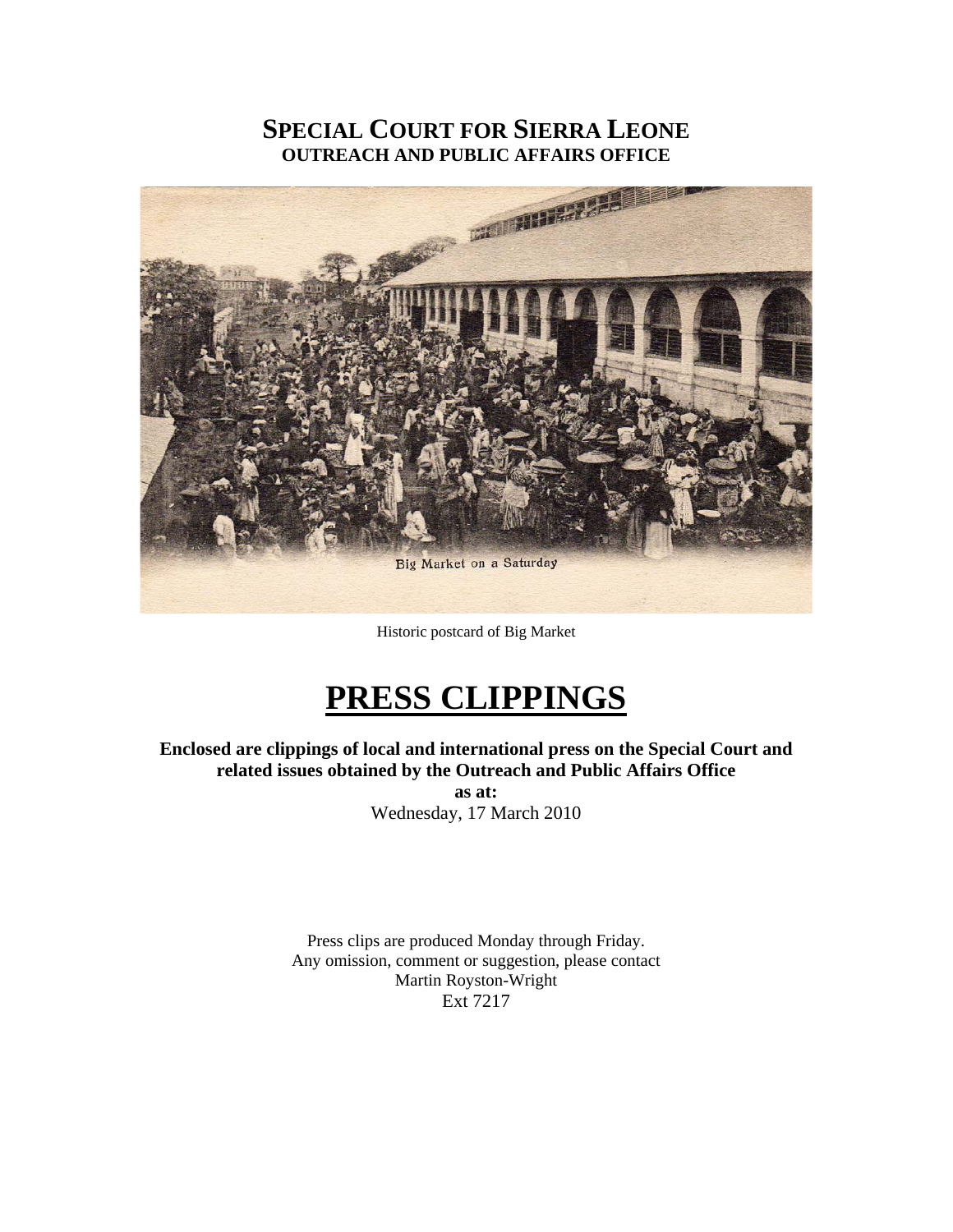| <b>Local News</b>                                                                              |              |
|------------------------------------------------------------------------------------------------|--------------|
| Charles Taylor Becomes A Father of Goal / The Torchlight                                       | Page 3       |
| <b>International News</b>                                                                      |              |
| Sierra Leonean Rebels Captured Arms and Ammunition from Enemy Forces / Charlesratylortrial.org | Page 4       |
| Report from The Hague / BBC World Service Trust                                                | Page 5       |
| UNMIL Public Information Office Media Summary / UNMIL                                          | Pages $6-10$ |
| Sierra Leone Rebels Were Trained at Camp Nama, Liberian Witness Tells Court / Daily Observer   | Pages 11-12  |
| President Sirleaf Releases TRC Progress reportno Mention of Implementation / Star Radio        | Page 13      |
| "Challenge TRC Report", Representative Snowe tells Ellen / Star Radio                          | Page 14      |
| CICC Calls On States To Join The ICC / Scoop World                                             | Page 15      |
| PM Opposes ICC's Bashir Indictment / The Phnom Pehn Post                                       | Page 16      |
| Could FG Be Liable for Genocide in Jos Killings? / This Day                                    | Pages 17-18  |
| Ban Hopeful of 'Progress' in Investigation into Hariri's Murder Case / Naharet                 | Page 19      |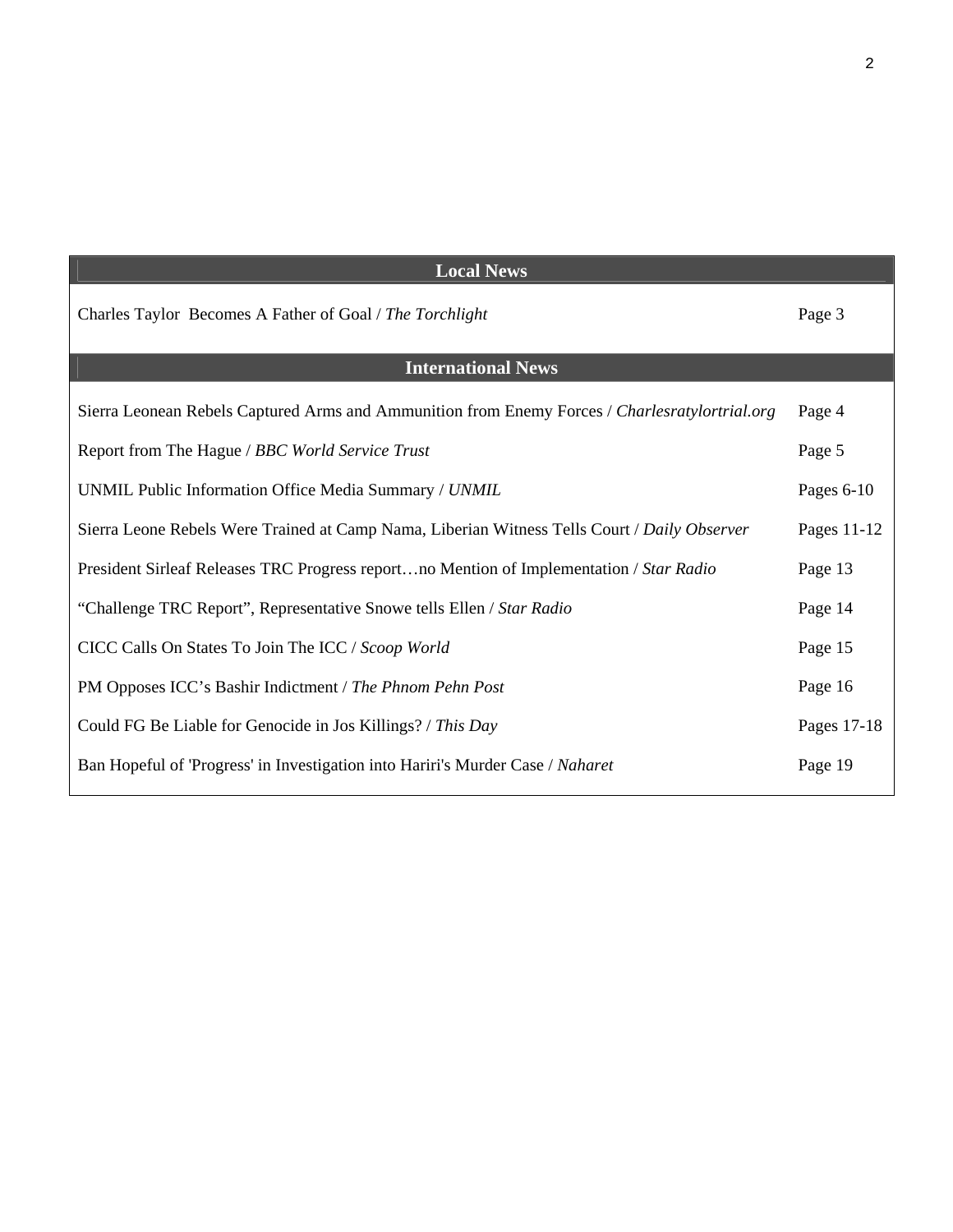The Torchlight Wednesday, 17 March 2010



The wife of Liberia's ex-President Charles Taylor - on trial in The Hague for war crimes - has had a baby girl, his family spokesman says. Sando Johnson told the BBC Victoria Addison-Taylor would soon take her back to Monrovia to meet the family. "Mr Taylor is overjoyed with the birth of his daughter," said his lawyer. Mr Taylor denies backing rebels who committed widespread atrocities throughout the 1990s in Liberia's neighbour Sierra Leone. He already has two girls with his current wife, who moved to the Netherlands for the duration of the trial. The baby was born in February but her birth has only just been made public. The spokesman said he did not know how many children Mr Taylor had altogether. He married Victoria shortly before stepping down as president and going into exile in Nigeria in 2003. His first son, McArthur "Chuckie" Taylor, a US citizen, was



Charles Taylor already has three girls with Victoria

sentenced in January to 97 years in prison in the US after he was convicted of torture and war crimes during Liberia's civil war.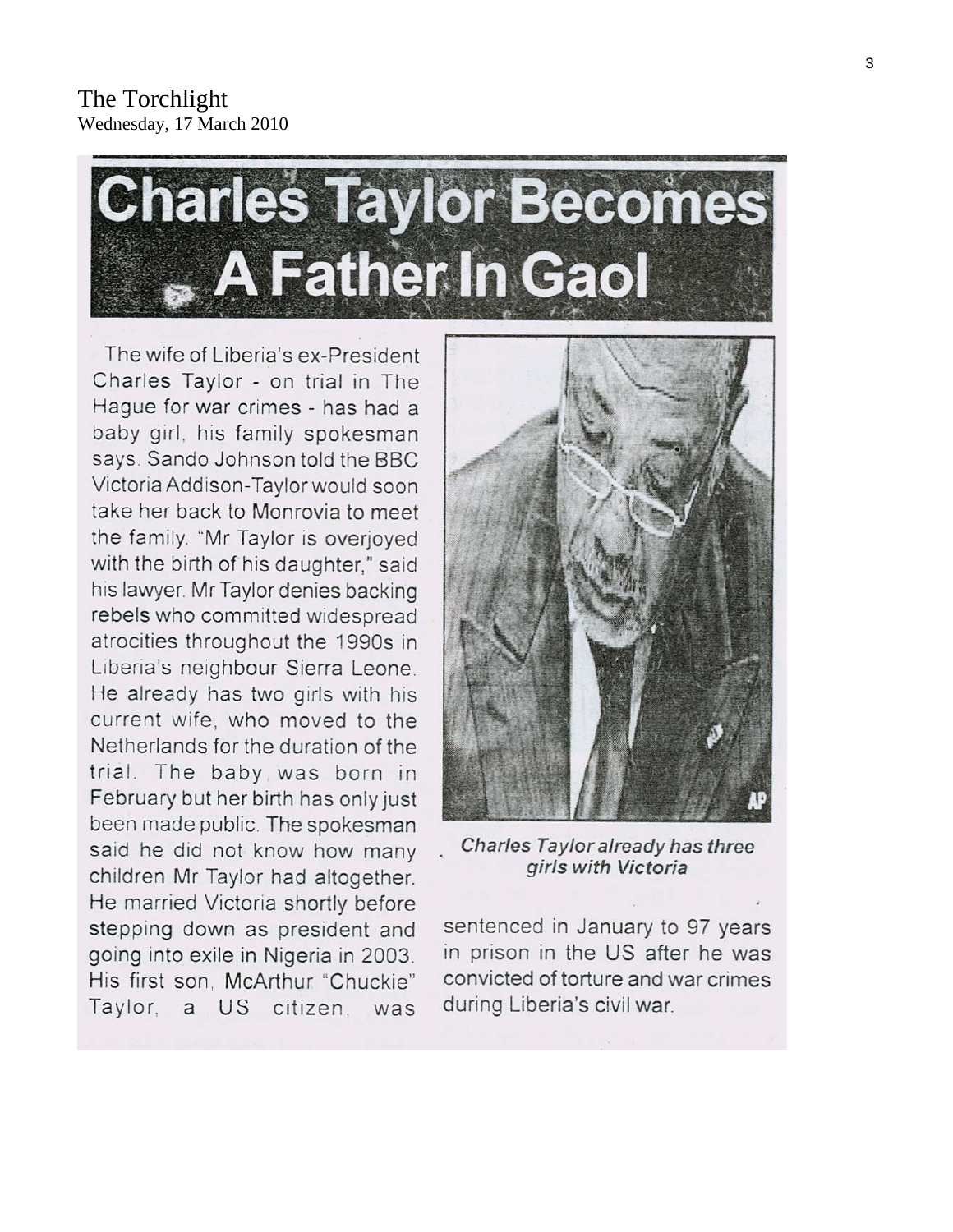# Charlesratylortrial.org Tuesday, 16 March 2010

### **Sierra Leonean Rebels Captured Arms and Ammunition from Enemy Forces and Purchased Some From Guinean Soldiers, Witness Says**

### By Alpha Sesay

Sierra Leonean rebel forces captured arms and ammunition from enemy forces and also purchased some from Guinean soldiers, a defense witness for Charles Taylor told Special Court for Sierra Leone judges today in The Hague. The witness also denied prosecution allegations that Mr. Taylor supplied Sierra Leonean rebels with weapons during the country's brutal 11-year conflict.

A Liberian national, who in his testimony last week said he was a member of the Sierra Leonean rebel group Revolutionary United Front (RUF), today explaining that whenever the RUF captured positions occupied by forces loyal to government of Sierra Leone, they obtained arms and ammunition from the enemy forces. He also explained how the RUF bought arms and ammunition from Guinean soldiers across the Sierra Leonean border with Guinea.

Prosecutors have alleged that Mr. Taylor provided arms and ammunition to RUF rebels in Sierra Leone, which were used to launch attacks and commit atrocities against civilians. Mr. Taylor has denied these allegations, insisting that his country did not have arms and ammunition to fight rebel forces in Liberia, so he could not have provided any to the RUF.

The witness's testimony today reiterated the information contained in the 1999 Salute Report prepared by RUF commander, Sam Bockarie, for his leader Foday Sankoh upon his release from jail. In this report, Mr. Bockarie explained how the RUF was run as an organization during Mr. Sankoh's incarceration. Mr. Bockarie reported that arms and ammunition were captured from enemy forces while some were also bought from Guinean Soldiers. The report did not state anything about the RUF receiving arms and ammunition from Mr. Taylor.

Also in The Hague today, newly appointed Chief Prosecutor of the Special Court for Sierra Leone, Brenda Hollis, spoke with the press and denied suggestions that the United States and Great Britain had influenced Mr. Taylor's trial. Mr. Taylor and his defense counsel Courtenay Griffiths have consistently said that Mr. Taylor's trial is a result of a conspiracy by Western countries led by the US and the UK. Ms. Hollis today said that Mr. Taylor is on trial because the government of Sierra Leone requested the UN to set up a Special Court for Sierra Leone that would try those who bear the greatest responsibility for war crimes, crimes against humanity and other serious violations of international humanitarian law committed in Sierra Leone from 1996 to 2002. She added that she is leading an independent team of prosecutors that does not take instructions from anybody. In response to concerns that the position of Chief Prosecutor of the court has been occupied mainly by Americans, Ms. Hollis responded that Desmond da Silva, a British national, and Joseph Kamara, a Sierra Leonean national, have previously held the same position.

Mr. Taylor's trial continues tomorrow.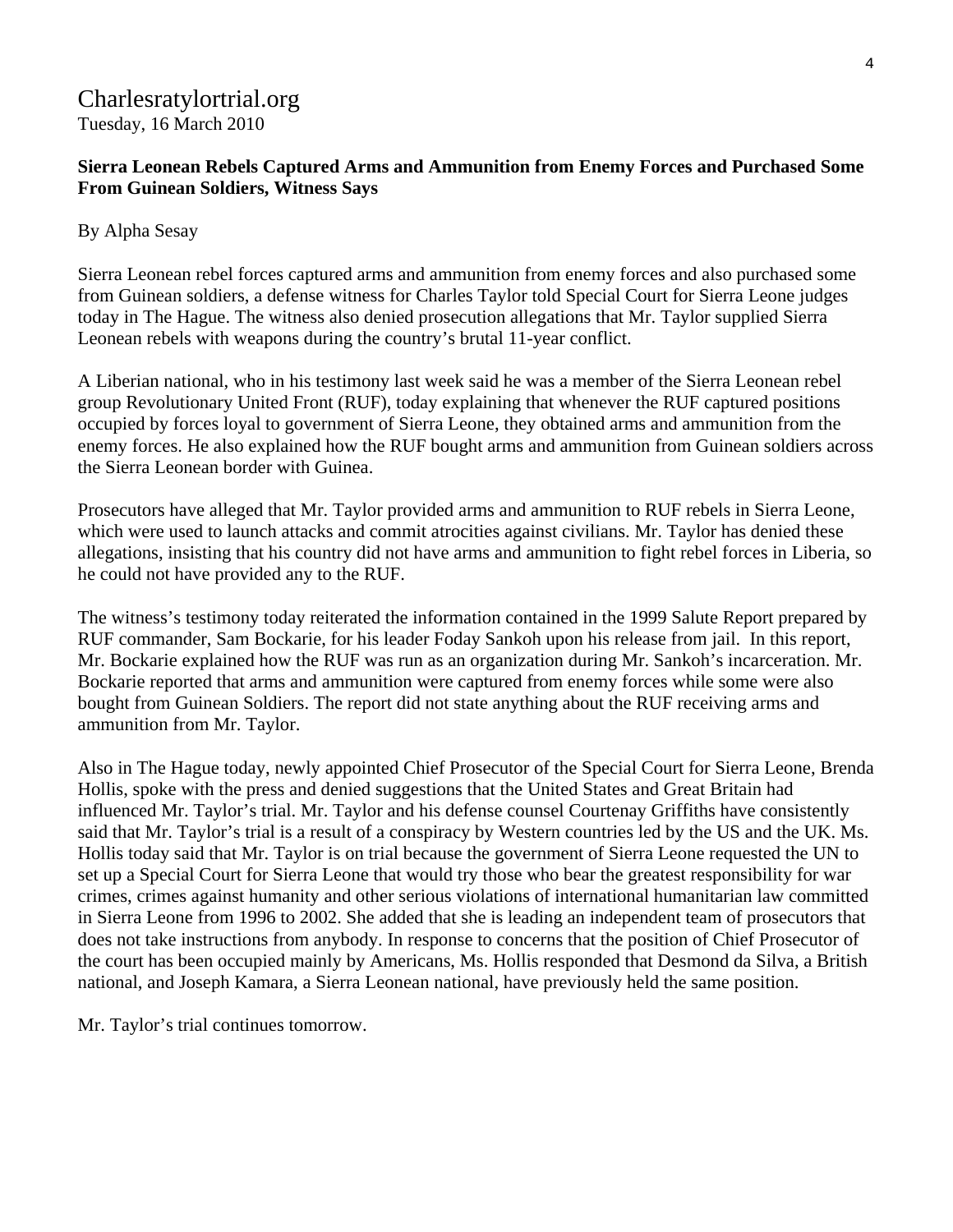# **B B C** WORLD SERVICE TRUST

John Kollie

#### NEWS ITEM

March 16, 2010

The newly appointed Prosecutor of the Special Court for Sierra Leone, Miss Brenda Hollis has spoken to journalists for the first time since she took office as a Prosecutor of the court. Miss Hollis spoke to the BBC World Service Trust on a number of issues ranging from the United States' alleged role in the trial of Former Liberian President Charles Taylor. She also spoke about what the Prosecution might do if the court's judgement goes in favour of Mr. Taylor. BBC World Service Trust, John Kollie has this transcribed report…

The new Sierra Leone Special Court prosecutor denied reports that the United States and Great Britain orchestrated the trial of Former Liberian President, Charles Taylor.

Miss Brenda Hollis said it was the Sierra Leone Government that approached the United Nations for the establishment of the Special Court.

Mr. Taylor has consistently said his trial was United States and Great Britain's way of punishing him for standing against their economic interest in Liberia during his presidency. Miss Hollis also told the BBC World Service Trust that she's heading an independent Prosecuting team that takes instruction from nobody.

She dismissed claims that all of the Prosecutors of the Special Court have been Americans. Miss Hollis emphasized that Desmond di Silva and Joseph Kamara who previously served as Prosecutors were not Americans.

Meanwhile, the Liberian witness testifying in Mr. Charles Taylor's defence continued his testimonies.

The witness testifying under anonymity said the Sierra Leone rebel group, the RUF used arms and ammunition captured from enemies.

He also said the RUF purchased arms and ammunition from Guinean Soldiers -30-

# **B B C** WORLD SERVICE TRUST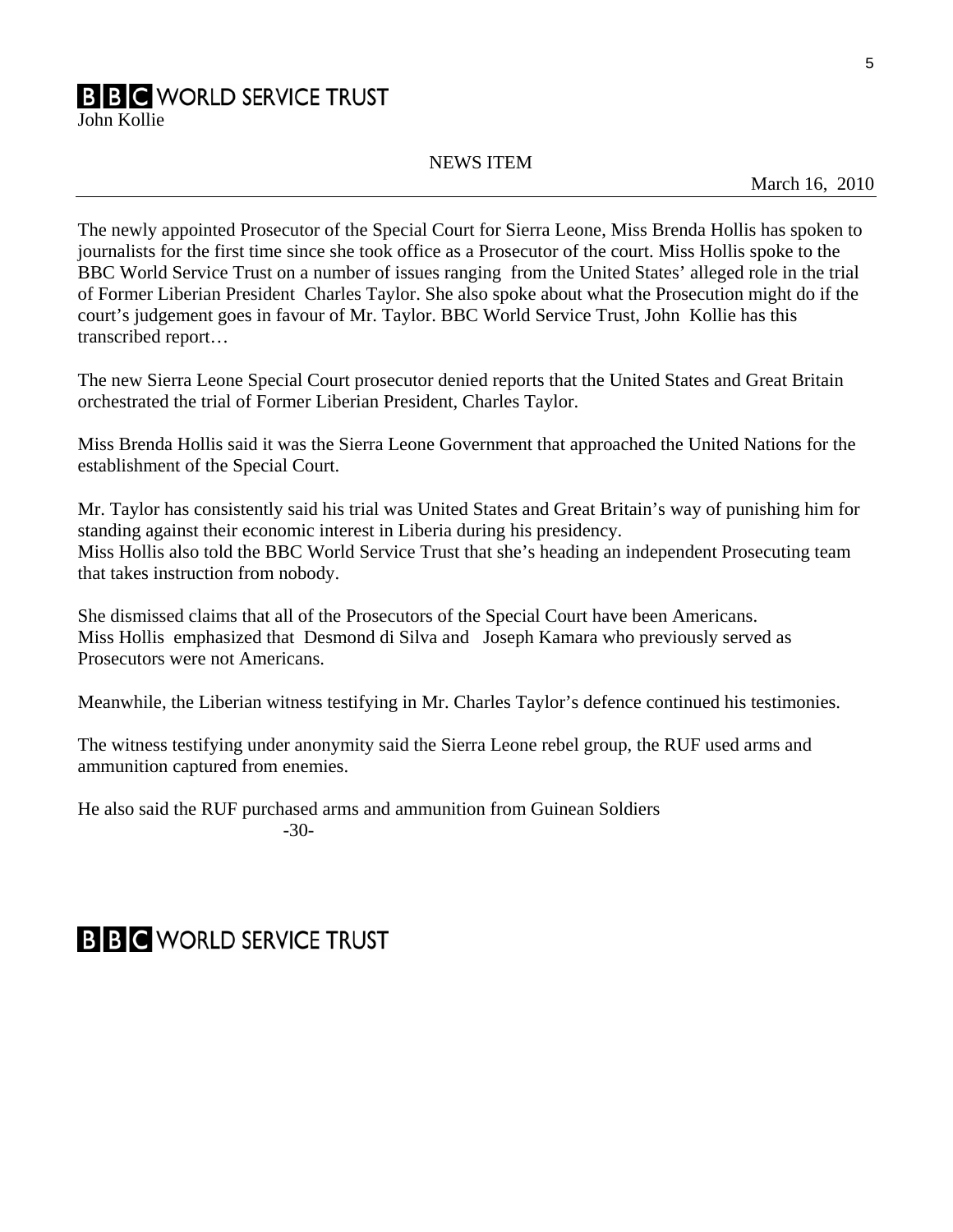

United Nations Mission in Liberia (UNMIL)

# **UNMIL Public Information Office Media Summary 16 March 2010**

*[The media summaries and press clips do not necessarily represent the views of UNMIL]* 

# **International Clips on Liberia**

# **Technology helps Liberia turn the page on 'blood timber'**

# [http://news.smh.com.au/breaking](http://news.smh.com.au/breaking-news-world/technology-helps-liberia-turn-the-page-on-blood-timber-20100317-qcuz.html)‐news‐world/technology‐helps‐liberia‐turn‐the‐page‐on‐ blood‐timber‐[20100317](http://news.smh.com.au/breaking-news-world/technology-helps-liberia-turn-the-page-on-blood-timber-20100317-qcuz.html)‐qcuz.html

Liberia's rainforests, once ravaged for blood timber sold to fund one of Africa's bloodiest civil wars, are being primed as a lucrative and legal industry using cutting-edge tracking technology. One by one an electronic tag -- similar to bar codes used on consumer products -- is attached to trees in the thick woodlands covering 45 percent of the West African nation, a painstaking process that will allow consumers to trace the end-product right back to the stump. While the use of "blood diamonds" to fund wars in the region is better known, it was timber that propped up armed factions, notably those of former president Charles Taylor, during 14 years of Liberian conflict that left over 250,000 dead. Before a United Nations ban on timber exports in 2003, the timber industry brought in a quarter of Liberia's gross domestic product (GDP), and its revival is key to boosting government coffers in one of the world's poorest countries. In 2006, President Ellen Johnson Sirleaf enacted a new forestry law to protect the tropical forests which contain more than 59 species of trees --- and the UN ban was lifted.

# **International Clips on West Africa Ivory Coast**

# **Ivory Coast debt rallies on exchange offer**

(Reuters) - Ivory Coast bond prices rose on Tuesday in advance of an exchange of around 2.2 billion euros in defaulted Brady bonds for a new 23-year U.S. dollar-denominated issue. Ivory Coast, the world's no 1 cocoa producer, set out terms of the exchange of London Club debt with commercial creditors on Monday and the offer closes on April 6. Holders of the six bonds will get \$800 for every \$1,000 offered in exchange for the new debt. The existing debt rose around 1-2 points after the deal announcement to around 55-58 cents on the dollar, traders and investors said, and has risen steadily over the last year on expectations of the deal. The deal is taking place slightly later than expected after a temporary setback with the dissolution of Ivory Coast's government last month.

# **Sierra Leone**

# **Sierra Leone court backs woman chief bid**

# **BBC**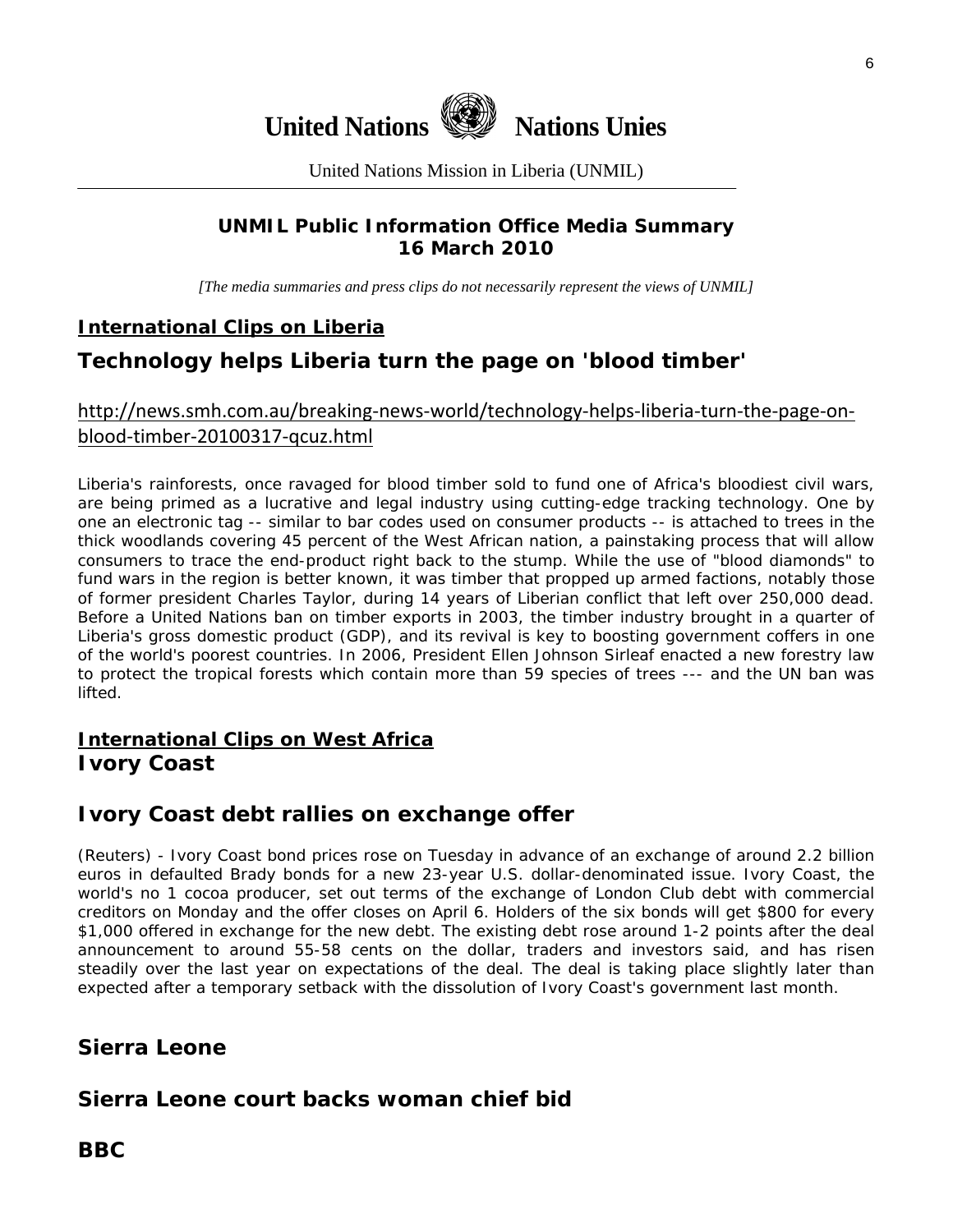A judge in Sierra Leone has ruled for the first time that a woman's bid to become a paramount chief is lawful. The High Court overturned a ban on Iye Kendor Bandabla from becoming chief in Kissy Teng chiefdom in the country's eastern Kailahun district. Women's rights activists hailed the ruling as a landmark decision and vowed to fight similar bans in other regions. Traditionalists oppose women becoming chiefs in most of the country, though they are accepted in the south. The BBC's Umaru Fofana, in Freetown, says activists will use this ruling to strengthen their case in the Supreme Court, where they are lobbying for the nationwide acceptance of female paramount chiefs. The ruling comes months after courts refused to support another woman who was barred from becoming chief prompting the Supreme Court appeal.

# **Sierra Leone sacks third minister in anti-graft probe**

FREETOWN (Reuters) - Sierra Leone has sacked its fisheries minister, the third minister in four months to be dismissed in an anti-corruption drive, President Ernest Bai Koroma said on Tuesday. The Anti-Corruption Commission (ACC) on Monday charged Minister of Marine Reources Haja Afasatu Kabba with "abuse of office and financial irregularities," which she denied. Among investors in Sierra Leone's fishing sector is CDC, the British government-owned development finance institution, which holds a stake in Sierra Fishing Company, the country's largest fishing business. In November, then health minister Tejan Koroma and minister of state of the vice president Leonard Balogun Koroma were sacked after the ACC accused them of corruption.

#### **Local Media – Newspaper**

**Liberia, Swedish, Malawian Red Cross Sign Tripartite Cooperation**  (Heritage, In Profile Daily)

- The Liberia National Red Cross Society and the Malawi Red Cross Society have signed a Tripartite Cooperation with the Swedish Red Cross Youth to integrate the Girl Unit concept of the Swedish Red Cross into the youth programme of both national societies.
- The Tripartite Cooperation would contribute to the development of the girl groups in all three countries by sharing experiences, knowledge and challenges and jointly work towards solving challenges and incorporate shared experiences and knowledge in the project in all three countries.
- The three national societies in a letter of intent pledged to promote empowerment of girls and fight gender discrimination by creating safe space where girls will be able to interact and discuss the problems they face without interference.

### **Amid US\$22 Million Revenue Shortfall: Government Restricts Expenditure, Freezes US\$58.5 Million**

(Heritage)

- A budget performance report covering the period July 2009 to February 2010 has shown a shortfall in revenue projection in the tone of US\$22 million in the fiscal budget.
- The shortfall in revenue stems from a projection of US\$210.6 million for the period under review.
- According to the budget performance report, at least US\$188.7 million was collected in revenue against a "risk adjusted projection" of US\$191.3 million, including US\$2.8 million brought forward from the 2008/2009 Fiscal Budget.
- On the expenditure side of the budget, the report further states that US\$58.5 million was frozen out of the budget as part of a risk management strategy.

# **Russian, Italian Ambassadors Present Letters of Credence**

(The News)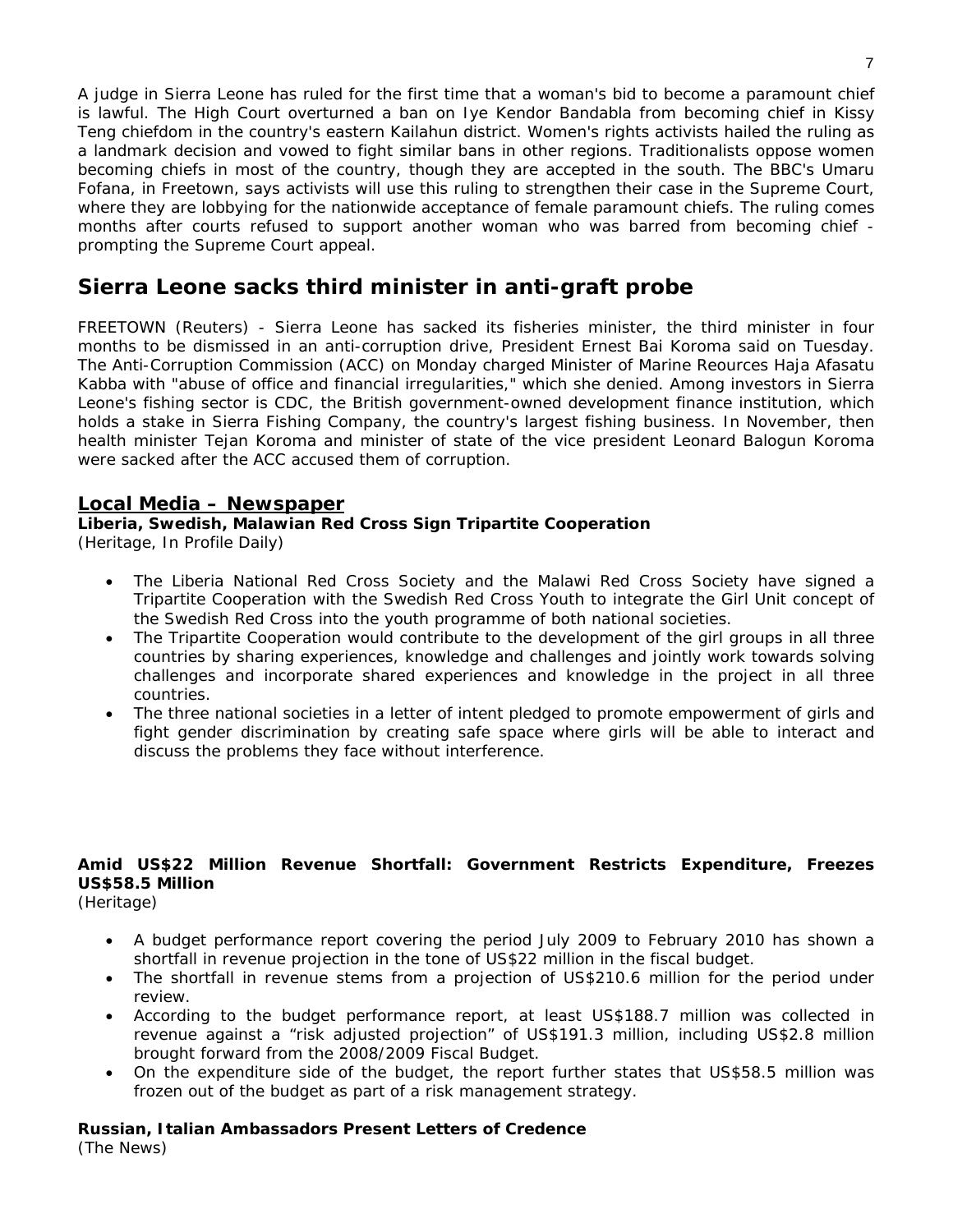- The new Ambassadors of Russia and Italy accredited to Liberia last Friday presented their Letters of Credence to President Ellen Johnson Sirleaf in Monrovia.
- Ambassador Vladimir V. Barbin of Russia who earlier presented his letters said he is happy that Liberia is back on the road to recovery and development.
- He said Russia is determined to help Liberia succeeds in its reconstruction drive.
- For his part, Ambassador Giancario Izzo of Italy expressed joy that Liberia is now stable after years of war thereby attracting foreign investors.
- Earlier, President Ellen Johnson Sirleaf expressed satisfaction that Liberia is able to resume diplomatic ties with Russia and Italy following years of war.

#### **US Government Releases Human Rights Report On Liberia**

(The Inquirer, New Democrat, The News, Daily Observer)

- The United States government has released the 2009/2010 human rights report on Liberia highlighting a number of issues on the human rights situation in the country.
- The report said mob violence and land disputes resulted in deaths, and ritualistic killings occurred, while the police abused, harassed, and intimidated detainees and citizens.
- The report added that prison conditions remained harsh while arbitrary arrests and detentions occurred.
- It says judicial inefficiency and corruption contributed to lengthy pre-trial detentions and denial of due process as some incidents of trial by ordeal were reported.
- "The government restricted the press, corruption and impunity were endemic through all levels of government while violence against women, including rape, was a problem, and domestic violence was widespread."
- Some ethnic groups continued to practice female genital mutilation.
- Child abuse and sexual violence against children were problems, and a few cases of human trafficking were reported.
- Racial and ethnic discrimination continued, and instances of child labor were reported, especially in the informal sector," the report said.

#### **'Account for Expended Funds', Finance Ministry Calls on Lawmakers**

(Daily Observer)

- Reports say authorities of the Ministry of Finance have formally communicated to the National Legislature calling on both Houses to account for funds they had expended from their respective 2009/2010 budgets and other budget lines, including a list of priorities for which funds had been allocated.
- Finance Minister Augustine Kpehe Ngafuan could not be reached for comments on the reports as his mobile phone was switched off.
- However, the legislative sources say the Finance Ministry has informed both Houses of the National Legislature that the measure was aimed at enhancing government policy of transparency and accountability in the governance system.
- In addition to asking the Senate and the House of Representatives to account for expended funds, the Ministry had also informed the Legislature of a huge revenue shortfall in fiscal budget 2009/2010, leading to a freeze of the lawmakers' salaries and benefits, the reports indicated.

#### **Sierra Leone Rebels Were Trained at Camp Nama, Liberian Witness Tells Special Court**  (Daily Observer, The Monitor, New Democrat)

- A 300-strong force of Liberians and Sierra Leoneans were based in Liberia and trained under a top Sierra Leonean rebel leader before attacking Sierra Leone in 1991, a protected Liberian witness told the Special Court for Sierra Leone on March 12, 2010.
- Former Liberian President, Charles Taylor, however, denies knowledge of Sierra Leonean rebels training in his country.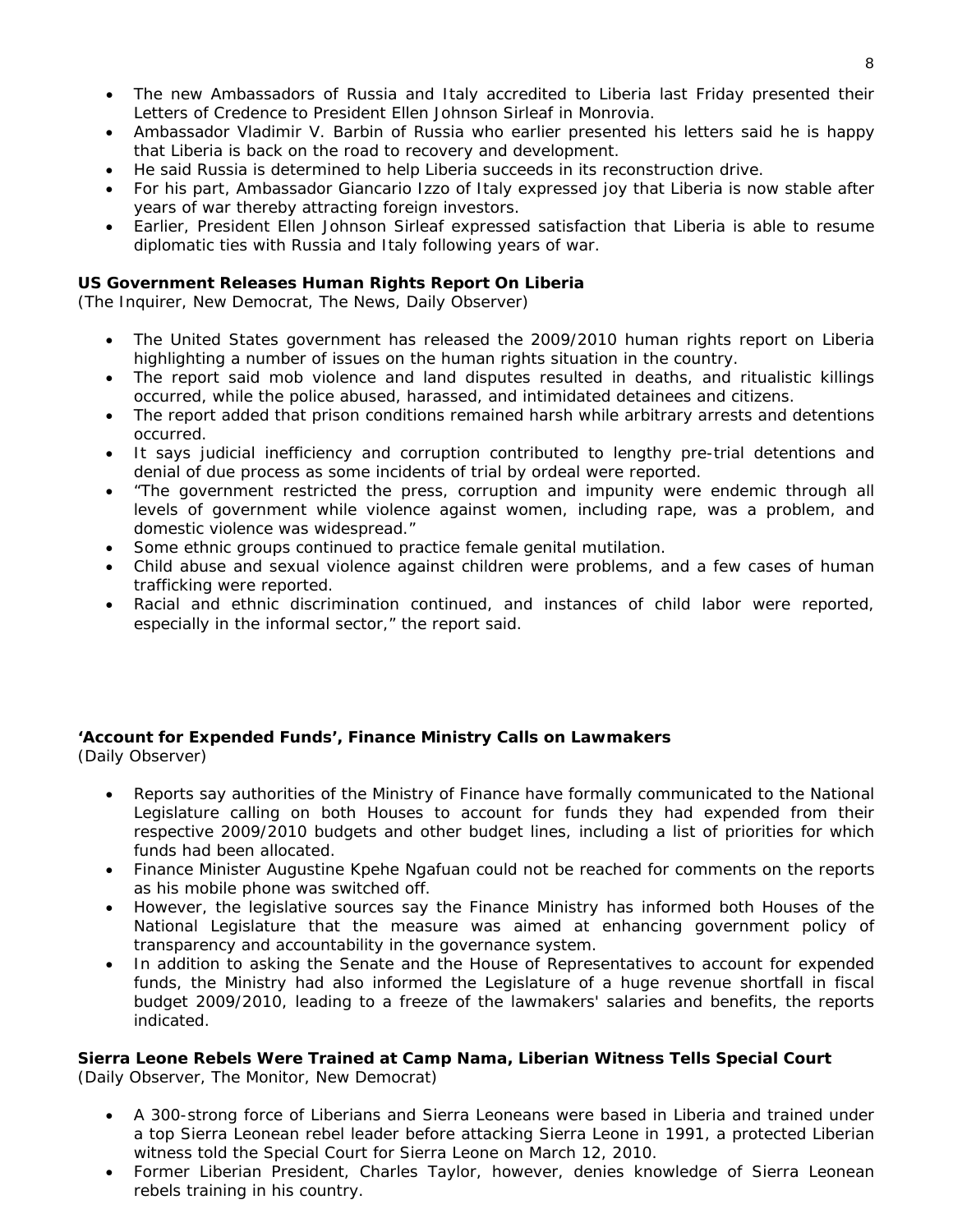- Testifying in open session but whose name and personal information were not shared with the public, the witness told the judges that he was part of the rebel force that trained under Revolutionary United Front (RUF) leader, Foday Sankoh, at Camp Nama in Liberia in the early 1990s.
- The witness also recalled the names of other rebel commanders with whom he underwent training at the camp, some of whom have been prosecuted and convicted by the Special Court for Sierra Leone for their role in the crimes committed during the Sierra Leonean conflict.

#### **Supreme Court Justices, Others Should Remain, Until…**

(The Inquirer)

- Participants at the just-ended third National Judicial Conference have resolved that no justices of the Supreme Court or judges of lower courts who exhibit the ability to perform the functions of their offices should be retired at age 70.
- In its final resolution, the legal community decided that the retirement age for all justices of the Supreme Court and judges of the lower courts in the country shall surpass the Constitutional retirement age of 70 by reason of strength.
- Article 72(b) of the Liberian Constitution provides that the chief justice, associate justices of the Supreme Court and judges of subordinate courts of records shall be retired at the age of 70.
- The provision which was highlighted during the course of the weeklong conference held in Monrovia last week, members of the legal community resolved to mandate the Liberian National Bar Association to study said provision aimed at organizing a debate which could lead to the next constitutional referendum.

#### **The Final Arguments In The Angel Togba Murder Begin Today**

(The Inquirer, National Chronicle)

- Final arguments in the Angel Togba murder trial are expected to take place today in Criminal Court 'B'.
- Judge Blamo Dixon put the final legal battle of the controversial trial to March 16 due to last week's National Judicial Conference.
- The prosecution during the trial said Hans and Mardea Williams killed little Angel Togba before hanging her body in the bathroom of the house.
- The prosecution also said it believes Mrs. Williams met her husband abusing the 13-year old girl and out of anger strangled her to death.
- But the defense dismissed the claims and said Angel Togba killed herself. Judge Dixon who is deciding the case without a jury is expected to bring down the final verdict Friday.

#### **Transparency International Wants Adequate Resources To Anti-corruption Groups**  (The Inquirer)

- The visiting Board Chair of Transparency International, Ms. Huguette Labelle has called on government to review the resources given to key anti-corruption institutions in the Country.
- Ms. Labelle named the institutions as the Liberia Anti-Corruption Commission (LACC), the General Auditing Commission (GAC) and the Governance Commission (GC).
- According to her, allocating adequate resources to those institutions would enable them function properly.
- The Transparency International Official also said the role of the Judiciary is vital to the fight against corruption noting that without a highly professional and independent judiciary, people will not feel protected.
- Ms. Labelle following a meeting with heads of the LACC, GAC and the GC, said while her group hails the publishing of audit reports by the GAC, serious actions should be taken.
- She said when actions are taken through restitutions and imprisonments, people will be compelled to conduct themselves properly while serving in public offices.

**Star Radio** *(News monitored today at 09:00 am)* **Senate Investigative Panel Returns From Lofa**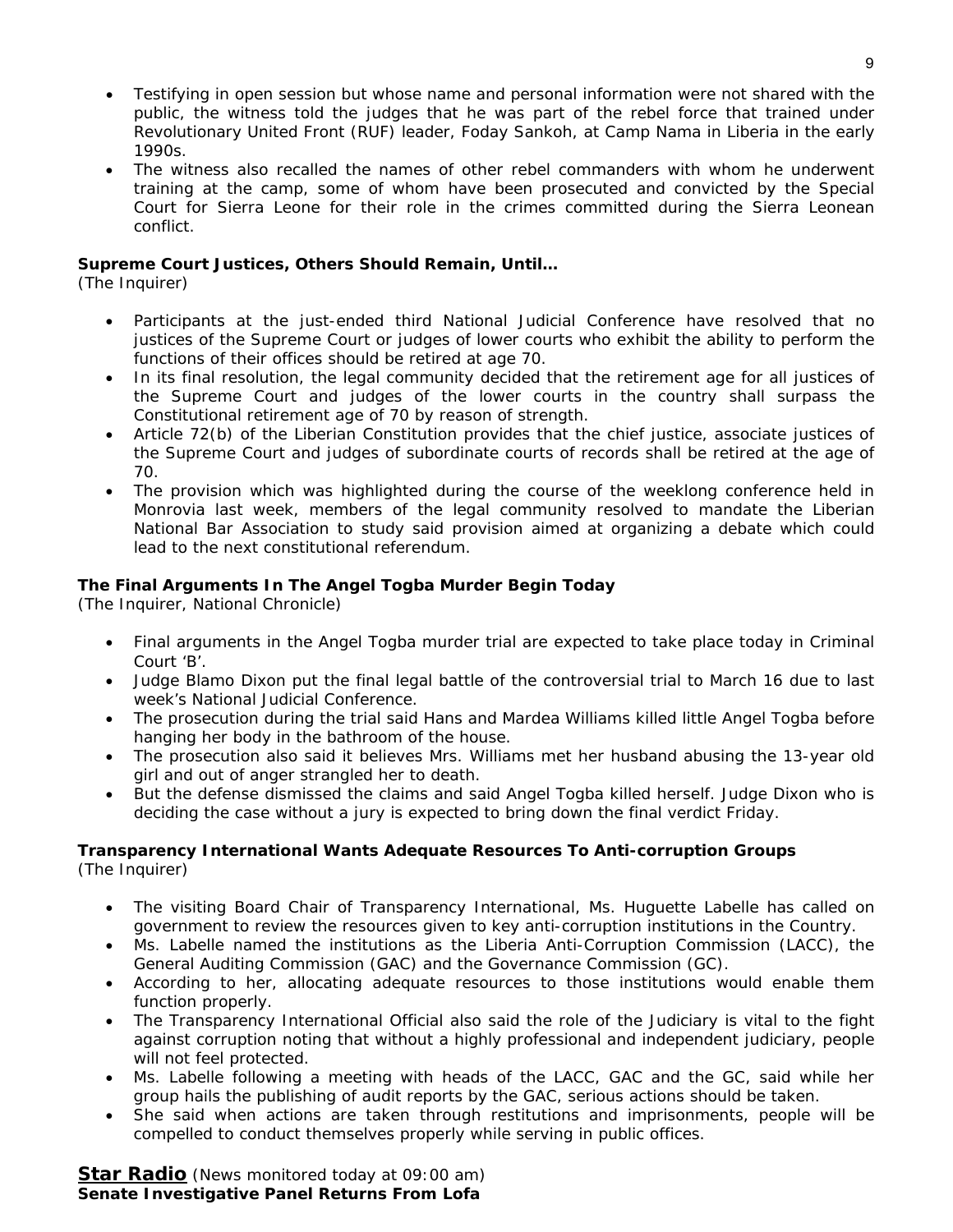- An investigative panel of the Senate has returned to Monrovia following days of a fact finding mission on the February 26 violence in Lofa.
- During its visit, the Committee met key stakeholders and other persons with knowledge of how the Lofa violence started.
- A Senate spokesman who accompanied the Committee to Lofa, Mr. Jallahwah Tonpo said the investigation process was thoroughly conducted and targeted Konia, Voinjama and Zorzor.
- Mr. Tonpo said the Committee gathered a comprehensive report which will be submitted to the Senate's plenary in the soonest possible time.

#### **Final Arguments In The Angel Togba Murder Begin Today**

#### **Transparency International Wants Adequate Resources To Anti-corruption Groups**

#### **Rivercess Wins Land Dispute Over Sinoe, But Sinoe Superintendent Objects**

- Reports say the boundary dispute between Rivercess and Sinoe Counties has ended in favor of Rivercess County.
- According to the reports, the matter was resolved through the intervention of the Inter-Ministerial Committee on boundary verification set up by government to probe the boundary dispute between the two Counties.
- The reports say during the investigation, the Committee displayed the maps of both Sinoe and Rivercess Counties including the disputed area.
- Meanwhile, Sinoe County Superintendent Milton Teahjay has rejected the Committee's report on grounds that the contested area belongs to Sinoe.
- For his part, Rivercess County Superintendent Wellington Geevon-Smith has welcomed the report.

#### **UL President Opposed To Warlords Taking State Power**

- The President of the University of Liberia (UL), Dr. Emmett Dennis has called on Liberians not to reward people who committed atrocities with the leadership of the Country.
- Dr. Dennis also stressed that Liberians must persevere in pursuing the fact that atrocities are not casualties of war what he called war crimes.
- According to the UL President, it was important that the declaration of war by individuals as a means of changing governments be put to an end.
- He further stressed the need for Liberians to be passionate in pursuing forgiveness after years of war.
- The UL President speaking Monday at official programmes marking the commemoration of the 201<sup>st</sup> Birth Anniversary of President Joseph Jenkins Roberts, said although there must be forgiveness, such forgiveness must not preclude justice.
- The Liberian academic commended the Joseph Jenkins Roberts Educational Foundation for its support to efforts at tackling the illiteracy rate of the Country.

#### **Former Representative Contender Held For Arson But Released**

- A former Margibi County Representative Contender Roland Cooper has been arrested and detained on allegation of arson attempt.
- Mr. Cooper said the Lower Margibi County Police Commander Susanna Blackie ordered his arrest for allegedly trying to burn a Police Station.
- According to Mr. Cooper he had gone to make peace between the police and agitating crowds of people when he was ordered arrested and detained.
- But the Lower Margibi County Police Commander argued that Mr. Cooper was detained based on police report linking him to the violence.
- According to her, the group allegedly led by Mr. Cooper threatened to set another policeman on fire as was done on the Capitol Bye-pass in Monrovia.
- Meanwhile, Mr. Cooper has been released to his lawyer pending further investigation today Tuesday.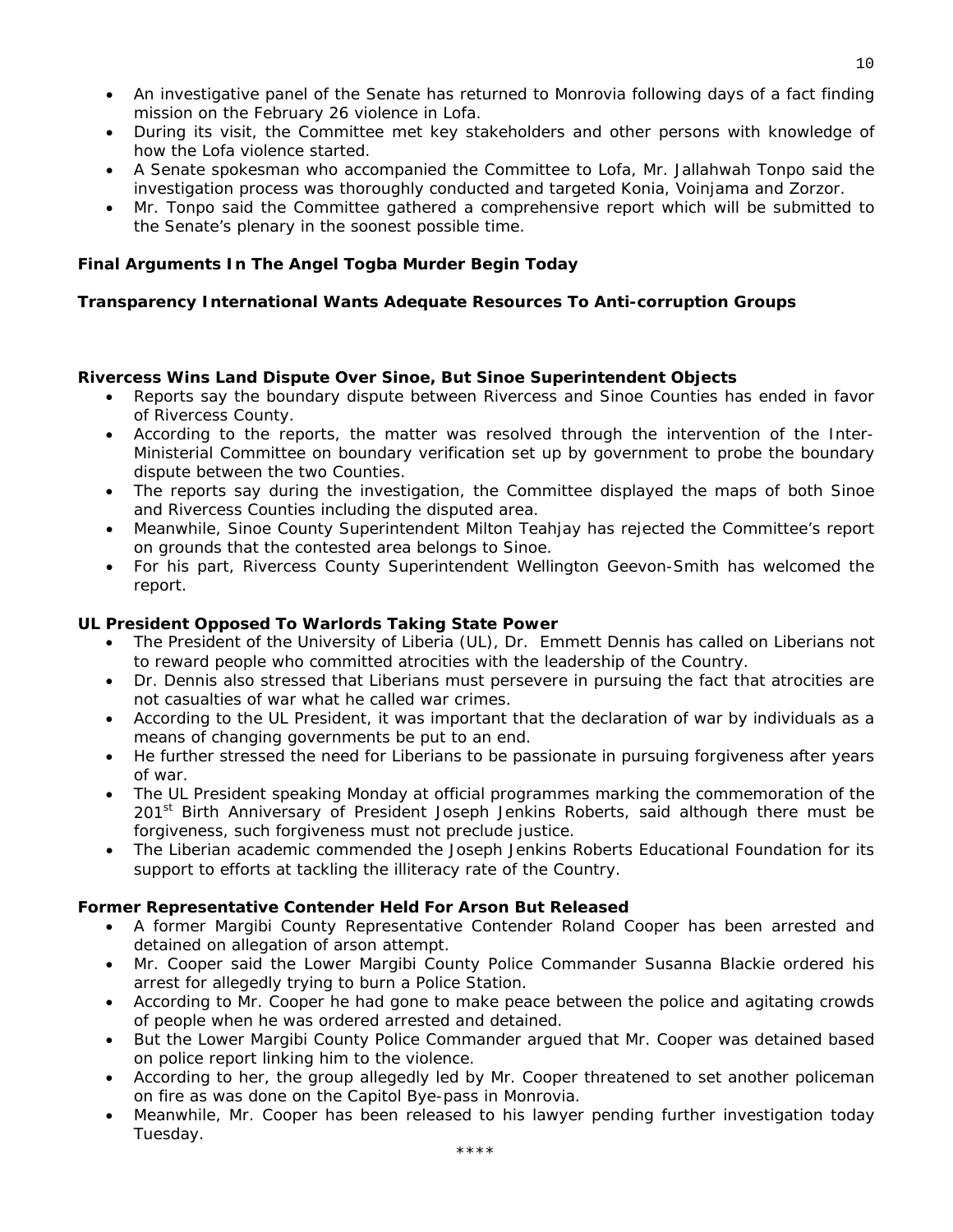# Daily Observer Tuesday, 16 March 2010

### **Sierra Leone Rebels Were Trained at Camp Nama, Liberian Witness Tells Special Court**



A 300-strong force of Liberians and Sierra Leoneans were based in Liberia and trained under a top Sierra Leonean rebel leader before attacking Sierra Leone in 1991, a protected Liberian witness told the Special Court for Sierra Leone on March 12, 2010.

Former Liberian president, Charles Taylor, however, denies knowledge of Sierra Leonean rebels training in his country.

Testifying in open session but whose name and personal information were not shared with the public, the witness told the judges that he was part of the rebel force that trained under Revolutionary United Front (RUF) leader, Foday Sankoh, at Camp Nama in Liberia in the early 1990s.

The witness also recalled the names of other rebel commanders with whom he underwent training at the camp, some of whom have been prosecuted and convicted by the Special Court for Sierra Leone for their role in the crimes committed during the Sierra Leonean conflict.

"I can remember Sam Bockarie who is Mosquito, I knew Sam Quelleh, I knew Issa Sesay, I knew Morris Kallon, I knew Augustine Gbao, I knew Jonathan Kposowa, they were many, I can't recall all of their names now," the witness said.

The witness explained that on March 20, 1991, RUF leader Mr. Sankoh took about 150 trainees from Camp Nama to the Liberian-Guinean border in Lofa County.

He said that on the orders of Mr. Sankoh, 100 men attacked the town of Koindu in Sierra Leone's Kailahun District. The 100 men who launched the first attack succeeded in capturing several boxes of ammunition and military radios from the police station in Koindu.

Prosecutors have alleged that with Mr. Taylor's help, RUF rebels, among who were Sierra Leoneans and Liberians, were trained at Camp Nama in Liberia before the 1991 attack on Sierra Leone.

Prosecutors say that RUF commanders such as Sam Bockarie, Issa Sesay and Morris Kallon were all trained at Camp Nama. Mr. Taylor has denied the prosecution allegations, saying that he did not provide any support in training RUF rebels and that he had no knowledge of RUF rebels undergoing training at Camp Nama. This is the fourth witness to testify in defense of Mr. Taylor who is on trial for allegedly providing support to RUF rebels in Sierra Leone during the West African country's 11-year civil war. Mr. Taylor has denied all prosecution allegations against him.

Meanwhile, a Sierra Leonean witness told the Special Court earlier how Sierra Leonean government forces executed suspected rebel collaborators without trial during the country's brutal civil conflict and chose which suspects to kill based on the way they looked.

The Sierra Leonean witness, DCT 068, said he feared for his life and fled Freetown after his government's forces started summarily executing about 20 suspected Revolutionary United Front (RUF) rebels a day after the country's war broke out in 1991.

"For fear of my life, I fled Freetown and joined the RUF in the Sierra Leonean town of Zogoda in 1992," the witness said.

Zogoda, also known as Camp Zogoda, served as the headquarter base of the RUF until it was attacked and destroyed by forces loyal to the Government of Sierra Leone in 1996. Describing how government forces carried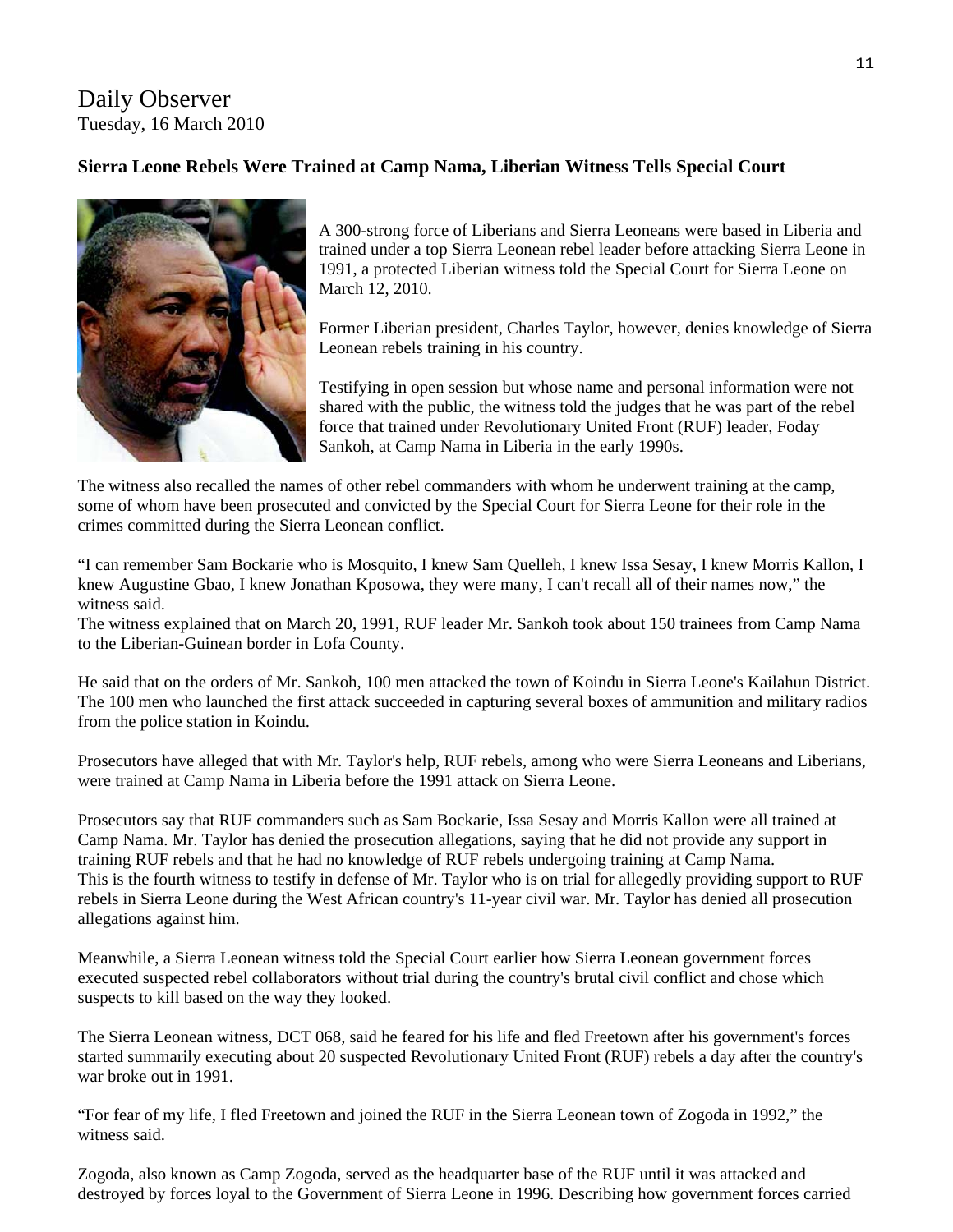out summary executions of suspected rebels and collaborators, the witness explained that "anybody they see, they just say one, two, three, four, five you come out. Then they take them to the cemetery and give them summary execution without going through any judiciary process and I witnessed that in Kenema." The witness added that the manner of one's appearance was a determining factor in deciding whether to associate one with rebel forces.

"If you are not well dressed, you know that is how they use to associate you with rebels. If you are in coat and tie, you will not be executed," he said. The testimony of the protected Liberian witness continues on Tuesday as the court room will be used for other International Criminal Court trials.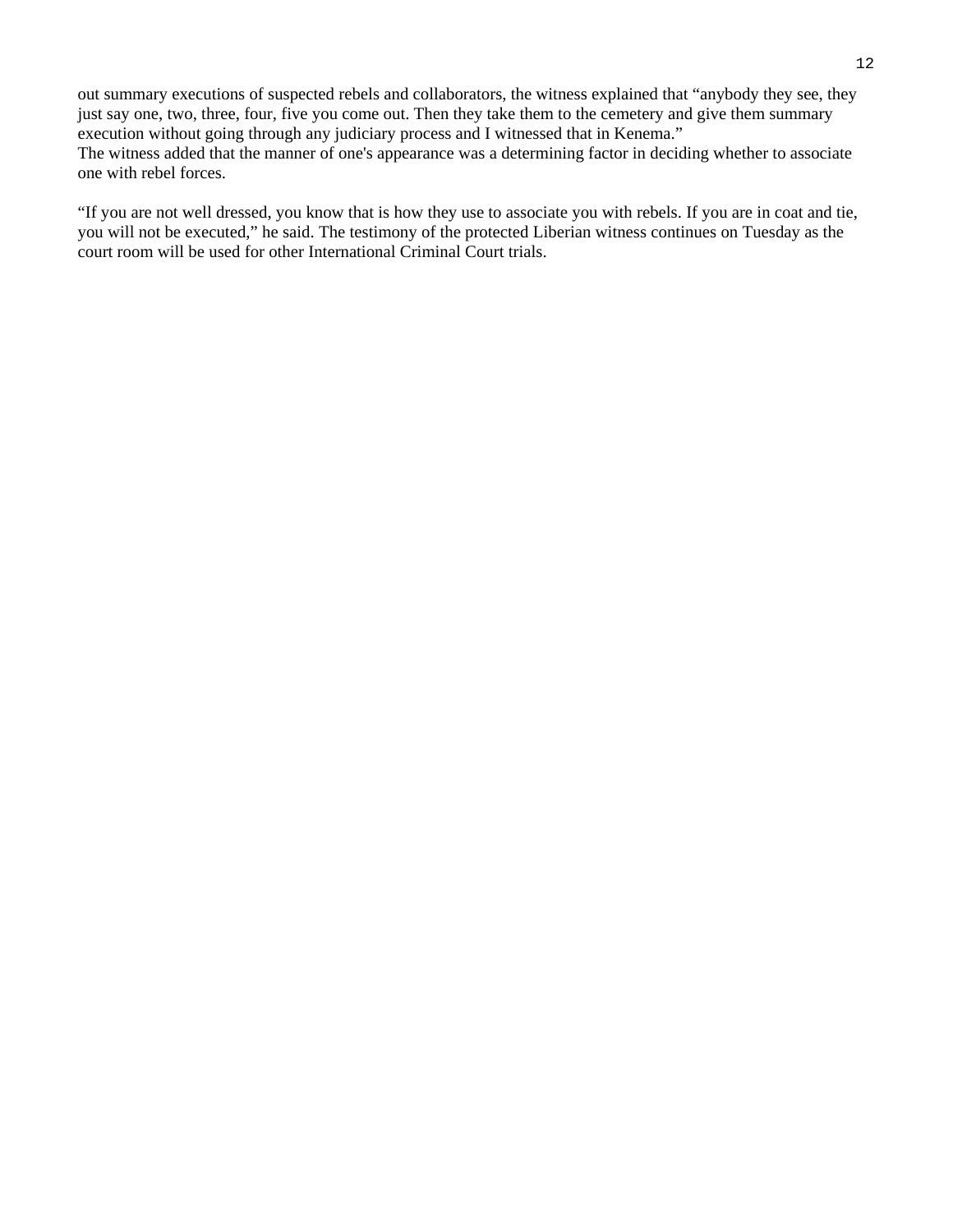# Star Radio Tuesday, 16 March 2010

### **President Sirleaf releases TRC progress report…no mention of implementation**

#### Written by Julius Kanubah

A report by President Ellen Johnson on the implementation of the TRC report has failed to mention any aspect of the report that has been implemented.

In a report to the Legislature, the President only mentioned steps being taken to ensure the implementation of some aspects of the TRC report.

The report spoke of the setback in the full establishment of the Independent National Human Rights Commission due to the rejection of the nominees.

The President said the rejection of the nominees meant she had to mandate the Chief Justice of the Supreme Court to constitute another vetting Committee.

She said the Independent vetting Committee will now recommend qualified individuals to be nominated for confirmation by the Senate.

President Sirleaf also revealed that she has requested the Law reform Commission to work with the Justice Ministry to consider the implications of the TRC report.

She placed emphasis on the recommendations for the setting-up of an extraordinary Criminal Court, a palava hut mechanism and other criminal and public sanctions.

Meanwhile, the Senate has sent the report by the President into Committee room while the House of Representatives says it would debate the report on Thursday.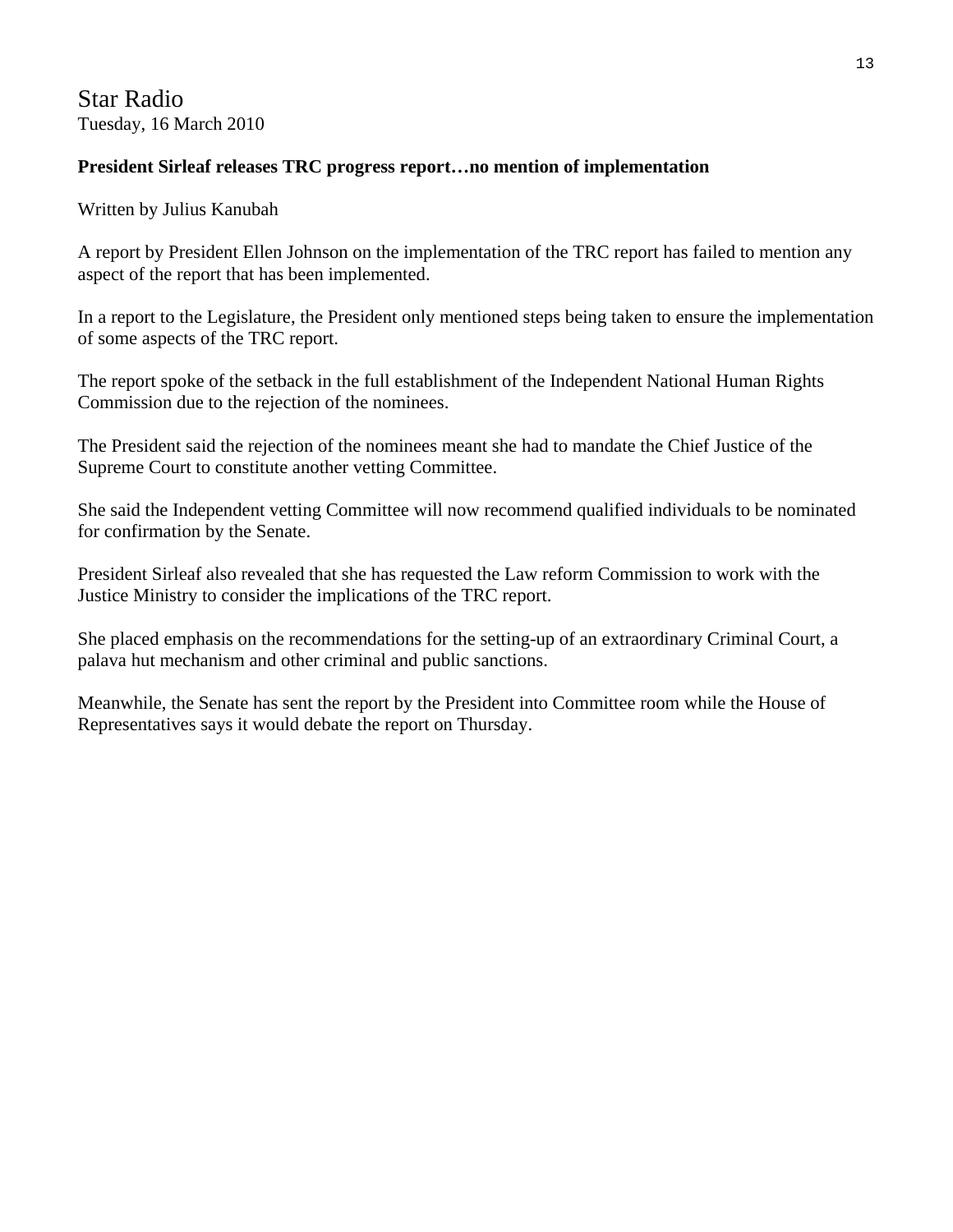# Star Radio Tuesday, 16 March 2010

### **"Challenge TRC report", Representative Snowe tells Ellen**

Written by Onesimus Leigh

A Montserrado lawmaker has called on President Ellen Johnson Sirleaf to challenge the TRC report in court if she really wants to contest the 2011election.

Representative Edwin Snowe said President Sirleaf should consider the TRC recommendation banning her from public office for thirty years as serious.

The Montserrado lawmaker urged the president to take legal action if she feels aggrieved by the TRC report instead of ignoring it.

He believes any other action outside of the law undermines the credibility of the Truth and Reconciliation Commission.

Representative Snowe who is also listed in the TRC report for economic crimes vowed to challenge the report in court.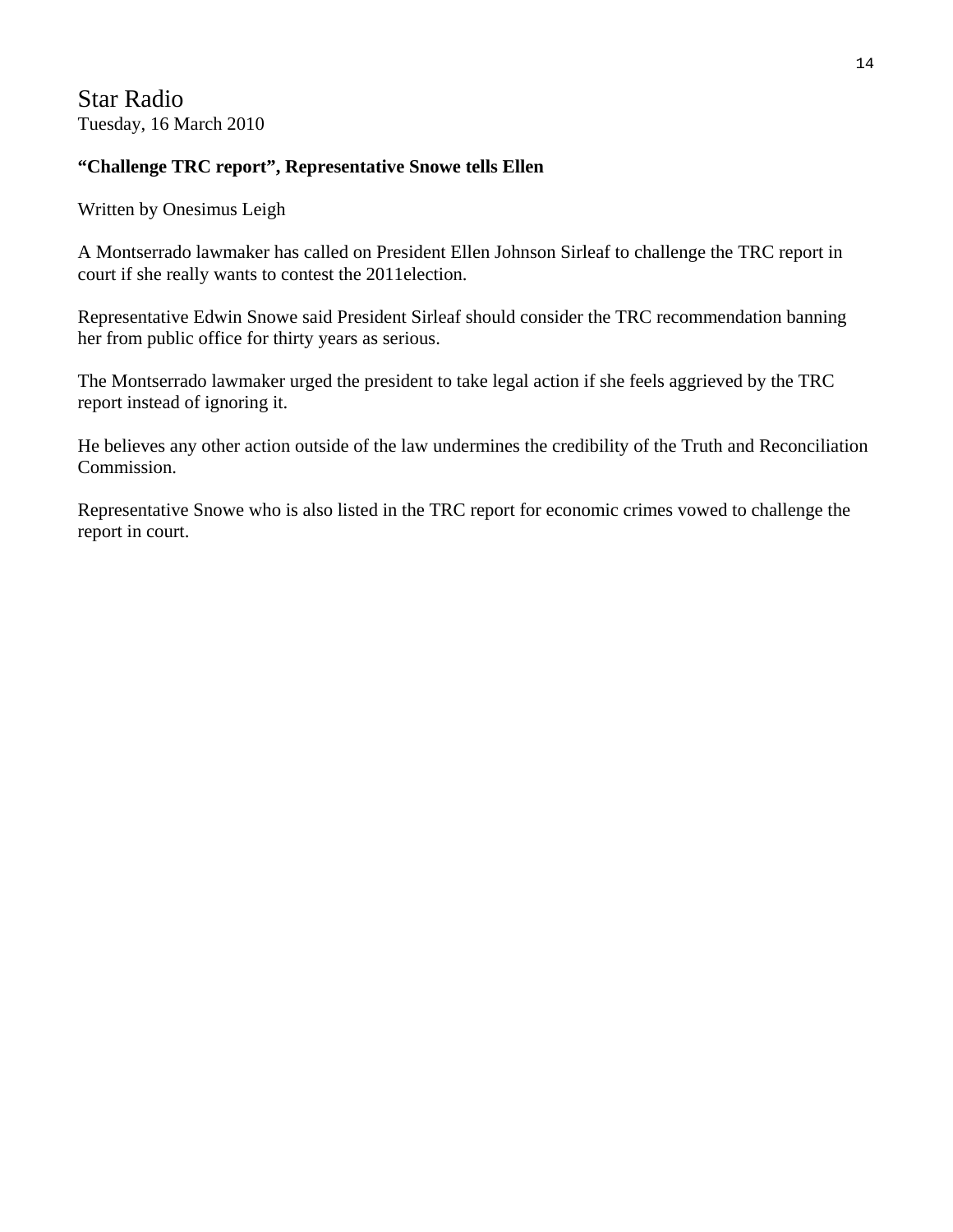Scoop World Wednesday, 17 March 2010

# **CICC Calls On States To Join The ICC**

Press Release: Coalition for the International Criminal Court

CICC Calls On States To Join The ICC Before Kampala Conference

New York – The Coalition for the International Criminal Court (CICC)—a global network of more than 2,500 civil society organizations - called on governments that have not done so, to demonstrate their commitment to international justice and the rule of law by ratifying the Rome Statute, ICC's founding treaty, before 1 April. By ratifying by this date States would be able to participate in the upcoming Review Conference as a State Party. Gain More Brain!

"The Court's jurisdiction grows each time a state ratifies the ICC treaty," said Brigitte Suhr, CICC Director of Regional Programs. "The Court's long term effectiveness and legitimacy is dependent on a growing web of states being committed to it. We therefore call on states that haven't joined, to do so now, and call on those that have joined to recommit themselves publicly to support and cooperate with the Court's work."

The Review Conference of the Rome Statute of the International Criminal Court, convened by UN Secretary-General Ban Ki-moon, will take place in Kampala, Uganda from May 31 to June 11, 2010. The Conference is a special meeting of ICC states parties to consider amendments to the Rome Statute and to take stock of its implementation and impact.

The Rome Statute and the ICC represent the greatest advance in international criminal law in the last fifty years. The Statute, adopted by a vote of 120-7 in Rome in 1998, called for a review of the Statute and the Court seven years after its entry into force. "The CICC believes the Review Conference offers an excellent opportunity for strengthening the commitment of world leaders and the world community to this historic initiative to end impunity for the worst perpetrators of the most serious crimes of concern to the international community," said CICC Convenor William R. Pace.

The discussions at the Review Conference will be centered on two substantive tracks: proposals to amend the Rome Statute and a stocktaking process focused on four important topics related to the impact and implementation of the treaty. "We call on governments that have not done so to complete the process of ratification of the Rome Statute and to prepare national legislation providing for implementation and cooperation with the Treaty and the new system of international criminal justice it has created," added Pace.

The ICC is complementary to national criminal jurisdictions. States should enact national laws implementing the provisions of the treaty, so that national justice systems can investigate and prosecute individuals accused of war crimes, crimes against humanity, and genocide and cooperate with the Court in its investigations and prosecutions.

The Coalition also reiterates its call for governments to ratify the APIC and adopt robust ICC legislation in time for the Review Conference, as these actions will enrich and invigorate the work in Kampala, and will ultimately make both the ICC and individual states stronger and better equipped to fulfill their role in ensuring that genocide, crimes against humanity and war crimes no longer go unpunished.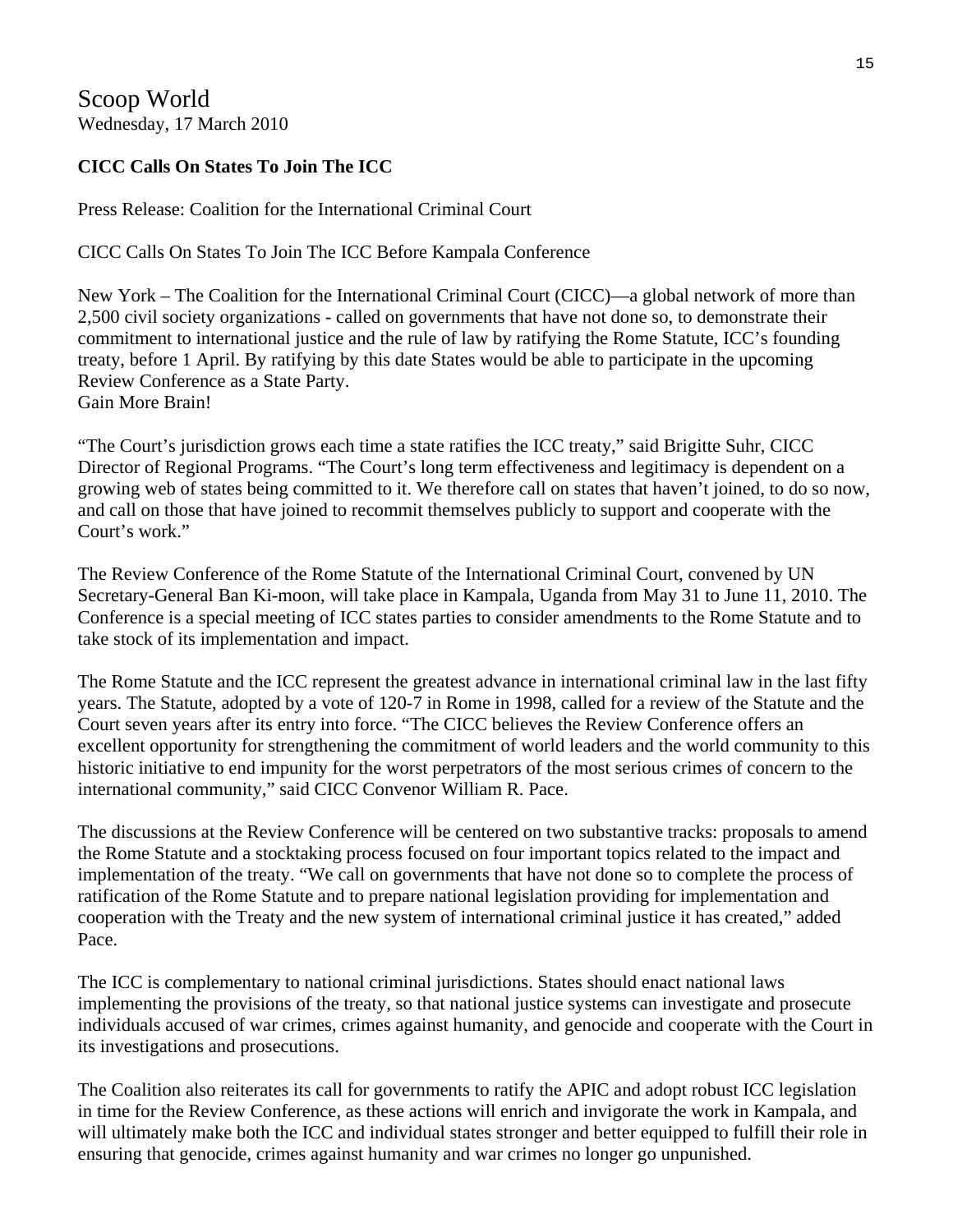# The Phnom Pehn Post Wednesday, 17 March 2010

### **PM opposes ICC's Bashir indictment**

#### Sebastian Strangio

PRIME Minister Hun Sen has condemned the International Criminal Court (ICC) for issuing a warrant for the arrest of Sudanese President Omar al-Bashir, telling a Sudanese official the indictment could "adversely affect" peace negotiations in the war-torn African nation.

Koy Kuong, spokesman for the Ministry of Foreign Affairs, said that during a meeting last week, Hun Sen told Sudanese Special Envoy and Vice Minister of Foreign Affairs Ali Ahmet Karti Mohamed that he shared Khartoum's opposition to the indictment of its head of state.

"During the meeting, Samdech Hun Sen said that the warrant issued by the ICC for the purpose of arresting Omar al-Bashir, an incumbent president, undermines the peace negotiation process," Koy Kuong said Tuesday.

In March 2009, the ICC, which sits in The Hague, issued an arrest warrant for Bashir on charges of war crimes and crimes against humanity for atrocities allegedly committed in the Darfur region. He is the first sitting head of state ever to be indicted by the ICC.

Hun Sen's comments, which were reported Tuesday by the Non-Aligned Movement News Network, are similar to his earlier criticisms of internationally-backed legal proceedings underway in Cambodia – in particular, the proposed increase in the number of former Khmer Rouge figures who could be tried by the Khmer Rouge tribunal. Last September, the premier warned that pursuing further indictments risked sparking civil unrest.

Anne Heindel, a legal adviser for the Documentation Centre of Cambodia, described Hun Sen's comments on the ICC as "notable", but said they gave no clear indication of his views on the Khmer Rouge tribunal given the many differences between the two institutions.

As a signatory of the Rome Statute of the ICC, she said, Cambodia should support its work, but she added that the efficacy of the Bashir indictment – and indictments of sitting heads of state more generally – was a subject of hot debate.

"The jury's out on whether [such indictments] contribute to peace or whether they hinder peace," she said.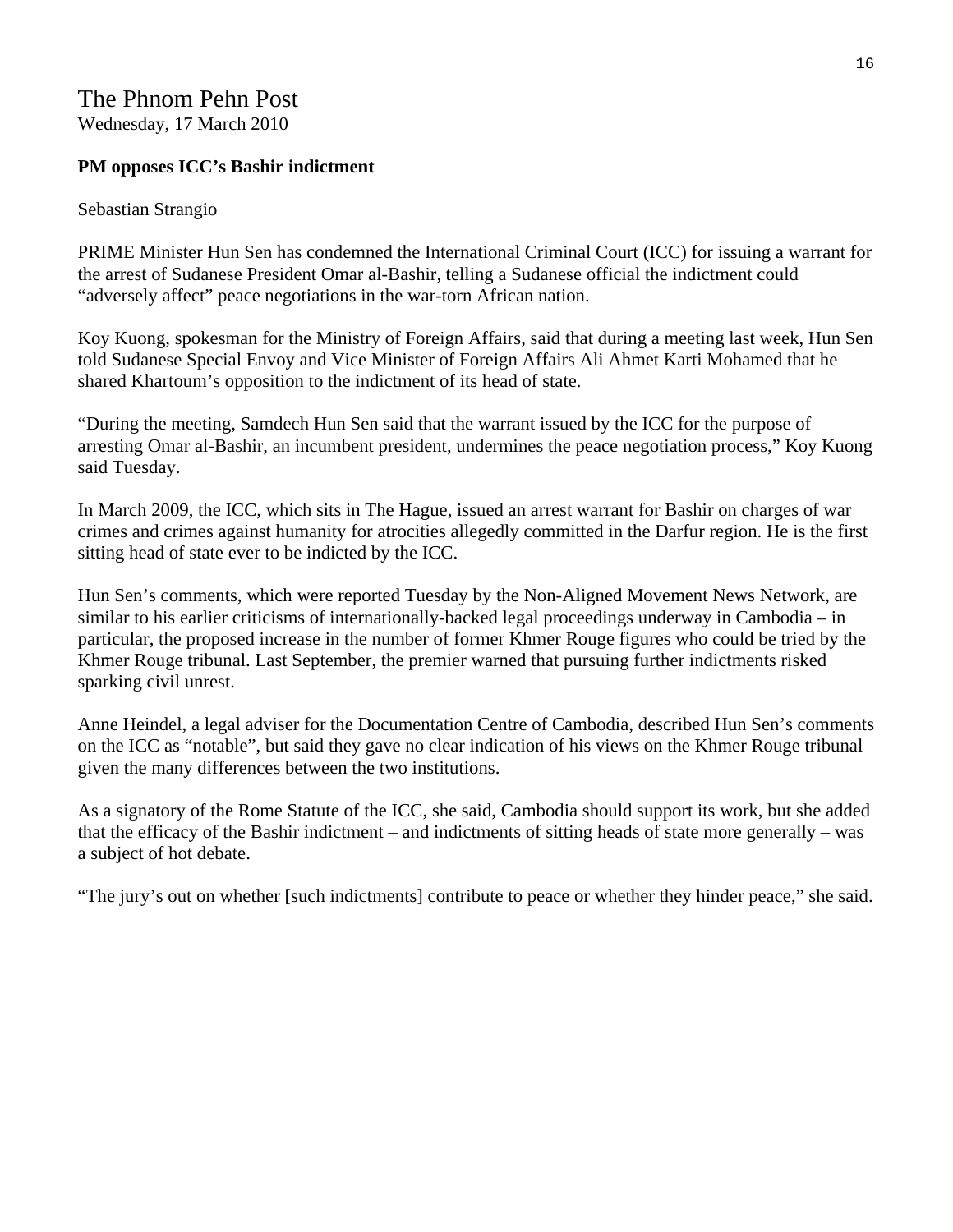# This Day (Nigeria) Tuesday, 16 March 2010

### **Could FG Be Liable for Genocide in Jos Killings?**

JOSEPH CHU'MA OTTEH and EDEM ANDAH argue that government should bear full responsibility for the deaths in the recent Jos killings

Our Constitution declares that "The Federal Republic of Nigeria shall be a State based on the principles of democracy and social justice" and that accordingly, "the security and welfare of the people shall be the primary purpose of government" –section 14(2)(b) (emphasis added). Yet, our government, in relation to governance, is so patently purposeless. Were this not so, were there some rudimentary benign purpose to governance in Nigeria, maybe five hundred people would not have died so purposelessly and tragically this time again in the Jos South Local Government area. Our government subverts our Constitution and holds itself out as its biggest threat; it takes and enjoys the powers enshrined, but consistently disdains the purposes and responsibilities for which those powers are granted.

This is perhaps the way to interpret the events of Sunday March 7 in the Dogon Na Hauwa villages and two other communities of Jos South Local Government in Plateau State when our government stood by and let a murderous band of herdsmen inflict brutal, calculated, violence on villagers, children, women and men, burning houses, slaughtering villagers under the cover of darkness and making away only after nearly five hundred persons had been horrendously killed. The killers, they say, were avenging the killing of Fulani people in January this year in the Jos North local government area. The sheer brutality of this carnage is only matched by the stark, tragic and inexcusable failure of government and security agencies to prevent these attacks.

Those responsible for failing to stop the mayhem have not ceased to aggravate the pain of this catastrophe by their utterly provocative intrusions into violated spaces. The Nigeria Police Force tells us that we got the number of casualties wrong, and that they – the Police – can confirm the deaths of "only" one hundred and nine persons! The General Officer Commanding the 3rd Armoured Division, Major General Saleh Maina, denies that he received information from officials of Plateau State but admits receiving at about 9pm, "several text messages" alerting him that there were build ups of persons and weapons. He did nothing to prevent to prevent the mayhem.

These killings not only bring indescribable grief and agony, hardship and pain on the survivors and relatives of victims who will forever live under the shadows of this haunting trauma, but also shame, embarrassment and ridicule to Nigeria and our irresponsible governments which stand by and watch defenceless persons get massacred time and time again. A government that lacks the capacity to guarantee the basic, the rudimentary levels of security to life, limb and property! Shame to a broken, disoriented, and confused government that cannot sort out who is actually in charge and commander in chief; to a military that knows how to beat up civilians, denude and dehumanise them, but cannot figure how to respond to imminent life threatening dangers; shame to a Police force that lines its officers along each kilometer of highway to molest hapless commuters but cannot find men to keep the peace in volatile communities; shame to a state government that throws its hands up to say the situation would have been saved had someone else acted.

### **Accountability for Genocide?**

Reports unanimously reflect the deliberate and systematic manner in which the attacks on the villagers occurred. The attacks were intended to destroy the inhabitants of the targeted villages and communities. Such a deliberate onslaught targeted at a specific group based on its ethnic, national, racial or religious identity is arguably a genocide. See for example, Article 6 of the Rome Statute of the International Criminal Court where "genocide" includes acts "committed with intent to destroy, in whole or in part a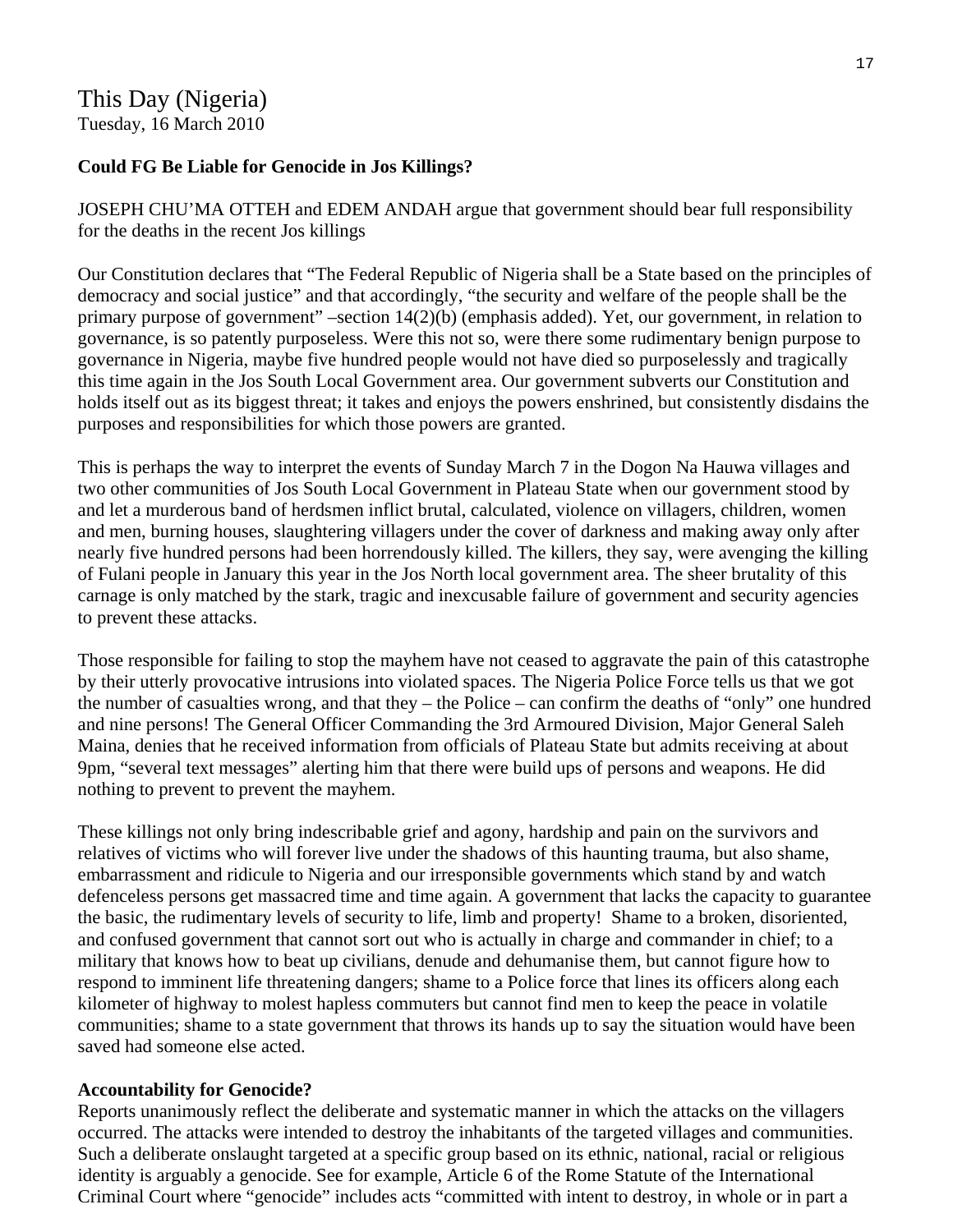national ethnical, racial or religious group" as "killing members of the group" or "causing serious physical or mental harm to members of the group". Nigeria has ratified the Rome Statute.

The Nigerian government has an obligation to prevent the occurrence of genocide under a number of treaties and legislations including the Genocide Convention and the Rome Statute and its failure to take effective means to prevent the human carnage in Jos over and over again makes the government accountable. Our government bears full responsibility for this massacre - in addition, of course to the actual perpetrators - for the deaths of hundreds of men, women and children particularly in a case like this where the fatal attacks against ethnic communities in Jos were predictable and foreseeable.

The obligation to prevent genocide is a responsibility that, according to the ICJ in the case of BOSNIA v SERBIA, creates a "normative and compelling" obligation and States must employ all means reasonably available to them so as to prevent the genocide as far as possible." This is an "obligation of conduct" whether or not the result is achieved and a State would fail its obligations if it "manifestly failed to take all measures to prevent genocide which were within its power and which might have contributed to preventing the genocide". The obligation arises "at the instant that the State learns or should normally have learned of the existence of a serious risk that genocide will be committed".

The failure of the Government to prevent the gruesome killing of close to five hundred people even on March 7 in the Jos South Local Government Area when government and security officials admitted to having information of a likely genocide, the failure of government to identify culprits of previous acts of violence or genocide and bring them to justice since 2001, the failure to put in place an effective system to safeguard residents of Jos in the face of repeated and intermittent inter-ethnic and inter-religious conflicts, makes the government complicit in the killings.

#### **Accountability of Security Chiefs**

Heads of security agencies in the country - the Inspector General of Police, the Chief of Army Staff, the Director-General of State Security Service (SSS), the National Security Adviser, the Director General of the Nigerian Intelligence Agency, and even for the Minister of defense, paid from the public purse to maintain peace and order have disappointed Nigerians and should be held accountable. Their collective and individual failures to forestall acts of renewed violence and terrorism against the people and residents of Plateau State evidence serious and intolerable lapses in the discharge of their duties. We just cannot continue to lose thousand of lives at no cost to those responsible for protecting those lives. Also, the Nigeria police has shown, over and over again, that it is institutionally incapable of delivering safety and security services as well as conducting credible investigations that can lead to accountability for gross criminal behaviour and something drastic and far-reaching needs to be done to the police force in this regard.

#### **Conclusion**

Government's failure to stem the spate of religious and ethnic violence in Plateau State by addressing the root issues of that violence in a sincere, fair, participatory and effective manner in the face of repeated genocidal attacks by ethnic and religious extremists in Plateau State underlies much of the problems of not just the Jos, but the Nigerian people. We applaud the recent removal of National Security Adviser Maj-Gen Sakir Mukhtar, and urge that this also be extended to the offices of all the other security chiefs whose failures are implicated in these tragedies. It is crucial that every person involved in the killings in Plateau State, since 2001, be found and made to face full weight of the law.

•Ottey and Andah are Executive Director and Programme Officer respectively of Access to Justice